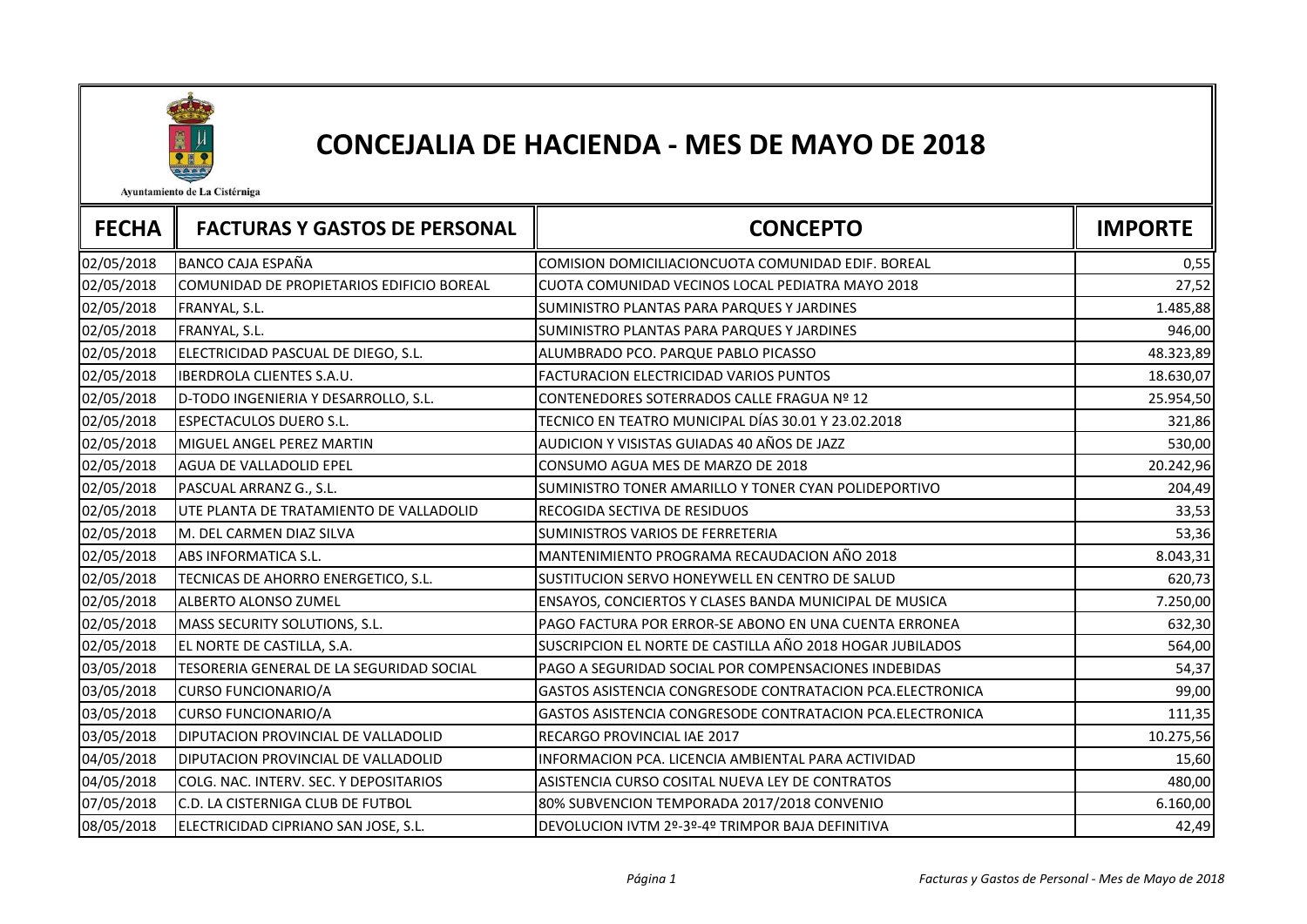| 10/05/2018 | <b>BANCO CAJA ESPAÑA</b>                      | COMISION DOMIILIAC. CUOTA COMUNIDAD PZA.LA CRUZ                     | 0,55      |
|------------|-----------------------------------------------|---------------------------------------------------------------------|-----------|
| 10/05/2018 | COMUNIDAD DE PROPIETARIOS PL. DE LA CRUZ, 1-9 | CUOTA COMUNIDAD LOCALES PZA. LA CRUZ MAYO 2018                      | 80,00     |
| 10/05/2018 | <b>BENEFICIARIOS/AS TARJETA BONOBUS</b>       | 10 RECARGAS BONOBUS MES DE MAYO DE 2018                             | 75,00     |
| 12/05/2018 | BENEFICIARIO/A SUBVENCION MATERIAL ESCOLAR    | SUBVENCION ADQUISICION MATERIAL ESCOLAR CURSO 2017/2018             | 52,00     |
| 14/05/2018 | <b>BANCO BILBAO VIZCAYA</b>                   | AMORTIZACION E INTERESES PRESTAMO NUMERO 9546372425                 | 14.474,41 |
| 15/05/2018 | DEVOLUCIONES A VARIOS CONRIBUYENTES           | DEVOLUCIONES IVTM 2º-3º-4º TRIM/2018 POR BAJA DEFINITIVA            | 353,90    |
| 15/05/2018 | CAIXABANK, S.A.                               | SOLICITUD SALDO A 31.12.17 PARA TRIBUNAL DE CUENTAS.                | 18,15     |
| 16/05/2018 | <b>BANCO CAJA ESPAÑA</b>                      | AMORTIZACION E INTERESES PRESTAMO                                   | 6.936,38  |
| 16/05/2018 | UTE PLANTA DE TRATAMIENTO DE VALLADOLID       | IMPUESTO ELIMINACION DE RESIDUOS EN VERTEDERO                       | 5,70      |
| 16/05/2018 | ENDESA ENERGIA, S.A.U.                        | GAS PINODUERO 4 1-A DE 01/02/2018 A 03/04/2018                      | 11,89     |
| 16/05/2018 | <b>ALCASA</b>                                 | EXPÑTE FACT-2018-477 SUMINSTROS VARIOS DE FONTANERÍA.               | 16,68     |
| 16/05/2018 | LANTIA PUBLISHING, SL                         | SUMINISTRO LIBROS PARA BIBLIOTECA                                   | 49,00     |
| 16/05/2018 | GAS NATURAL S.U.R. SDG, S.A.                  | GAS NATURAL CASA DEL ARTE TERMINO FIJO 02/12/2017 - 31/12/2017      | 13,23     |
| 16/05/2018 | GAS NATURAL S.U.R. SDG, S.A.                  | SUMINSITRO GAS VIVIENDA PINODUERO,4 4 DEL 06/12/AL 31/12/2017       | 7,19      |
| 16/05/2018 | ENDESA ENERGIA, S.A.U.                        | GAS NATURAL CASA DEL ARTE DEL 31/01 AL 03/04 DE 2018                | 507,90    |
| 16/05/2018 | ENDESA ENERGIA, S.A.U.                        | GAS NATURAL VESTUARIOS TRABAJADORES DEL 31/01 AL 03/04 DE 2018      | 469,10    |
| 16/05/2018 | ENDESA ENERGIA, S.A.U.                        | GAS NATURAL VIVIENDA CLL PINODUERO N.º 4 - 2º DEL 01/02 AL 03/08.18 | 21,99     |
| 16/05/2018 | ENDESA ENERGIA, S.A.U.                        | GAS NATURAL NAVE TEATRO PERIODO DEL 31/01 AL 03/04 DE 2018          | 929,16    |
| 16/05/2018 | EL MUNDO, UNIDAD EDITORIAL, S.A.              | RENOVACION SUSCRIPCIÓN 27/02 AL 26/05 CASA CONSISTORIAL             | 110,50    |
| 16/05/2018 | ENDESA ENERGIA, S.A.U.                        | GAS NATURAL VESTUARIOS CAMPO DE FUTBITO DEL 21/03 AL 16/04.2018     | 307,69    |
| 16/05/2018 | ENDESA ENERGIA, S.A.U.                        | GAS NATURAL CASA DE CULTURA PERIODO DEL 21/03 A 16/04 DE 2018       | 1.140,38  |
| 16/05/2018 | ENDESA ENERGIA, S.A.U.                        | GAS NATURAL FRONTON MUNICIPAL PERIODO DEL 21/03 AL 16/04 DE 2018    | 409,72    |
| 16/05/2018 | <b>SCHINDLER</b>                              | MANTENIMIENTO ASCENSOR CASA DE CULTURA ABRIL DE 2018                | 230,20    |
| 16/05/2018 | EMILIA GARCIA CARRERA                         | SUMINISTRO COMPRESOR DE AIRE 50 LITROS                              | 205,70    |
| 16/05/2018 | EUROPAC RECICLA SAU                           | GESTION PUNTO LIMPIO Y ALQUILER CONTENEDORES ABRIL DE 2018          | 1.007,38  |
| 16/05/2018 | AUTO-REPUESTOS BARAJAS, S.L.                  | SUMINISTROS VARIOS PARA MANTENIMIENTO DE PARQUE DE VEHICULOS        | 1.086,65  |
| 16/05/2018 | EXCLUSIVAS MAOR, S.L.                         | SUMINISTROS DE FERRETERIA PARA TRACTOR CORTA-CESPED                 | 455,83    |
| 16/05/2018 | ROSARIO SAN JOSE FERNANDEZ                    | SUMINISTROS DE PAPELERIA PARA AREA DE CULTURA                       | 286,30    |
| 16/05/2018 | JUAN LUIS PEREZ BENITO                        | CURSO BASICO DE INFORMATICA ABRIL DE 2018                           | 600,00    |
| 16/05/2018 | VOLQUETES ESCALANTE, S.L.                     | EQUIPO PORTACONTENEDORES Y CONTENEDOR TIPO APILABLE                 | 15.730,00 |
| 16/05/2018 | TINLOHI, S.L.                                 | SALIDA GRUA DIA 24 DE ABRIL PARA RETIRAR VEHICULO                   | 60,50     |
| 16/05/2018 | RED ESPAÑOLA DE SERVICIOS RESSA               | SUMINISTRO GASOLINA MES DE ABRIL DE 2018                            | 296,44    |
| 16/05/2018 | <b>SERKONTEN</b>                              | <b>MANTENIMIENTO DE CONTENEDORES</b>                                | 893,66    |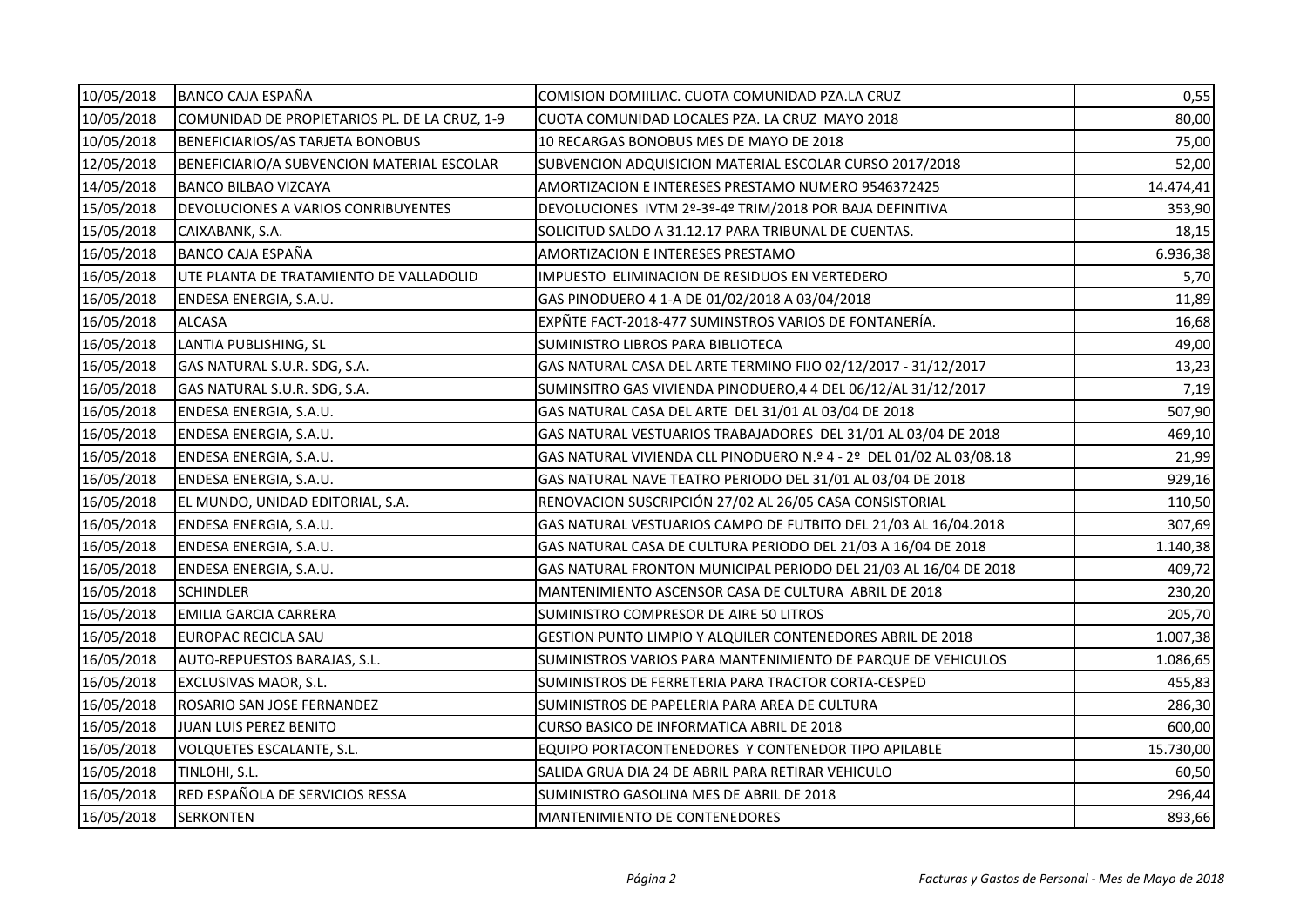| 16/05/2018 | TECNICAS DE AHORRO ENERGETICO, S.L.       | REPARACIONES CALDERA CASA DEL ARTE Y F.C. LOMAS.                 | 2.910,89  |
|------------|-------------------------------------------|------------------------------------------------------------------|-----------|
| 16/05/2018 | CADIELSA, S.L.                            | <b>SUMINISTROS VARIOS.</b>                                       | 19,38     |
| 16/05/2018 | ESAFERAL S.L.U.                           | PELLETS POLIDEPORTIVO                                            | 4.162,40  |
| 16/05/2018 | MARIA DEL CARMEN REY VIEIRA               | COSTO SUBV. CLASES VAINICA EMPLEADOS/AS, SEGÚN CONVENIO          | 87,60     |
| 16/05/2018 | ANA GONZALEZ MIGUEL                       | COSTO SUBV. CLASES RESTAURACION EMPLEADOS/AS, SEGÚN CONVENIO     | 90,00     |
| 16/05/2018 | D-TODO INGENIERIA Y DESARROLLO, S.L.      | SOTERRAMIENTO CONTENEDORES EN CALLE GONZÁLEZ SILVA.              | 25.954,50 |
| 16/05/2018 | TELE ONDAS, S.L.                          | EQUIPOS MOTOROLA PARA LOS VIGILANTES.                            | 1.851,30  |
| 16/05/2018 | CIN PINTURAS Y BARNICES ESPAÑA S.L.U.     | CINTAS SUJECCION PARA POLIDEPORTIVO.                             | 121,39    |
| 16/05/2018 | ENDESA ENERGIA, S.A.U.                    | GAS CALLE ESCUELAS 4- DE 02/02/2018 A 03/04/2018                 | 291,80    |
| 16/05/2018 | JESUS MARIA CAMINA RUIZ                   | REPARACIÓN DE PERSIANA DE POLIDEPORTIVO Y COLOCACIÓN CONDENSADOR | 121,00    |
| 16/05/2018 | RICARDO ALONSO MUÑOZ                      | SACOS MATERIAL PARA DEPARTAMENTO DE OBRA                         | 7,26      |
| 16/05/2018 | <b>SCHINDLER</b>                          | MANTENIMIENTO ASCENSORES CENTRO POLIVALENTE                      | 73,60     |
| 16/05/2018 | TECNICAS DE AHORRO ENERGETICO, S.L.       | CUOTA ABRIL MANTENIMIENTO SISTEMAS CALEFACCION Y ACS             | 726,00    |
| 16/05/2018 | COMERCIAL DE FUNDICION VALLISOLETANA      | SUMINISTROS VARIOS DE FONTANERIA.                                | 317,88    |
| 16/05/2018 | GARCIA CARRERA FELIX(PELICANO)            | SUMINISTROS VARIOS PARA MANTENIMIENTOS Y REPARACIONES.           | 405,65    |
| 16/05/2018 | EUROPAC RECICLA SAU                       | <b>GESTION DE RESIDUOS PUNTO LIMPIO MES DE ABRIL</b>             | 330,12    |
| 16/05/2018 | SUMINISTROS INDUSTRIALES VALLADOLID, S.L. | <b>SUMINISTROS VARIOS</b>                                        | 66,50     |
| 16/05/2018 | BENILDE APARICIO SAN JUAN                 | SUMINSTROS PARA REPARACIONES VARIAS                              | 250,04    |
| 16/05/2018 | DISCOMTES VALLADOLID, S.L.                | SUMINISTRO COMBUSTIBLE. FECHA - 27/04/18 - 1,001m3 -             | 1.150,94  |
| 16/05/2018 | CAIXABANK, S.A.                           | COMISIONES IVA                                                   | 1,94      |
| 16/05/2018 | <b>INES ARRIBAS DEL HOYO</b>              | INFORMACIONES REGISTRALES Z93NM62C-Z93TT24Z-Z97PN93Q             | 28,68     |
| 16/05/2018 | MANCOMUNIDAD PINODUERO                    | CUOTA MES DE ABRIL SERVICIO DE RECOGIDA DE BASURAS               | 19.695,00 |
| 16/05/2018 | ENDESA ENERGIA, S.A.U.                    | GAS CONSULTORIO MEDICO 21/03/2018 A 16/04/2018                   | 575,65    |
| 16/05/2018 | EXCLUSIVAS MAOR, S.L.                     | EPIS (GAFA) PARA OPERARIO                                        | 25,46     |
| 16/05/2018 | ZARDOYA OTIS, S.A.                        | MANTENIMIENTO DEL 01-04/30-06-2018. CASA CONSISTORIAL            | 332,40    |
| 16/05/2018 | ENDESA ENERGIA, S.A.U.                    | ENERGIA GAS CASA CONSISTORIAL DE 21/03/2018 A 16/04/2018         | 823,70    |
| 16/05/2018 | ENDESA ENERGIA, S.A.U.                    | GAS - COLEGIO J. DIAZ DE 21/04/2018 A 16/04/2018                 | 2.221,54  |
| 16/05/2018 | NOMINAS E INDEMNIZACIONES CONCEJALES      | INDEMNIZACIONES ASISTENCIA A PLENOS Y COMISIONES ABRIL 2018      | 1.446,48  |
| 17/05/2018 | <b>GRUPO ITELEVESA</b>                    | ITV VEHÍCULO-VA9023AK                                            | 48,59     |
| 18/05/2018 | TESORERIA GENERAL DE LA SEGURIDAD SOCIAL  | PAGO SEGURIDAD SOCIAL POR COMPENSACIONES INDEBIDAS               | 108,74    |
| 18/05/2018 | MEGADIVER SCIOEDUCATIVA, S.L.             | GESTIÓN DE LA ESCUELA INFANTIL MUNICIPAL ABRIL 2018              | 3.704,00  |
| 18/05/2018 | JUEGOS KOMPAN, S.A.                       | REMODELACION PARQUE CASTILLEJO                                   | 54.449,59 |
| 18/05/2018 | MATA DIGITAL, S.L.                        | TACOS DE ENTRADAS PARA CASA DE CULTURA                           | 118,00    |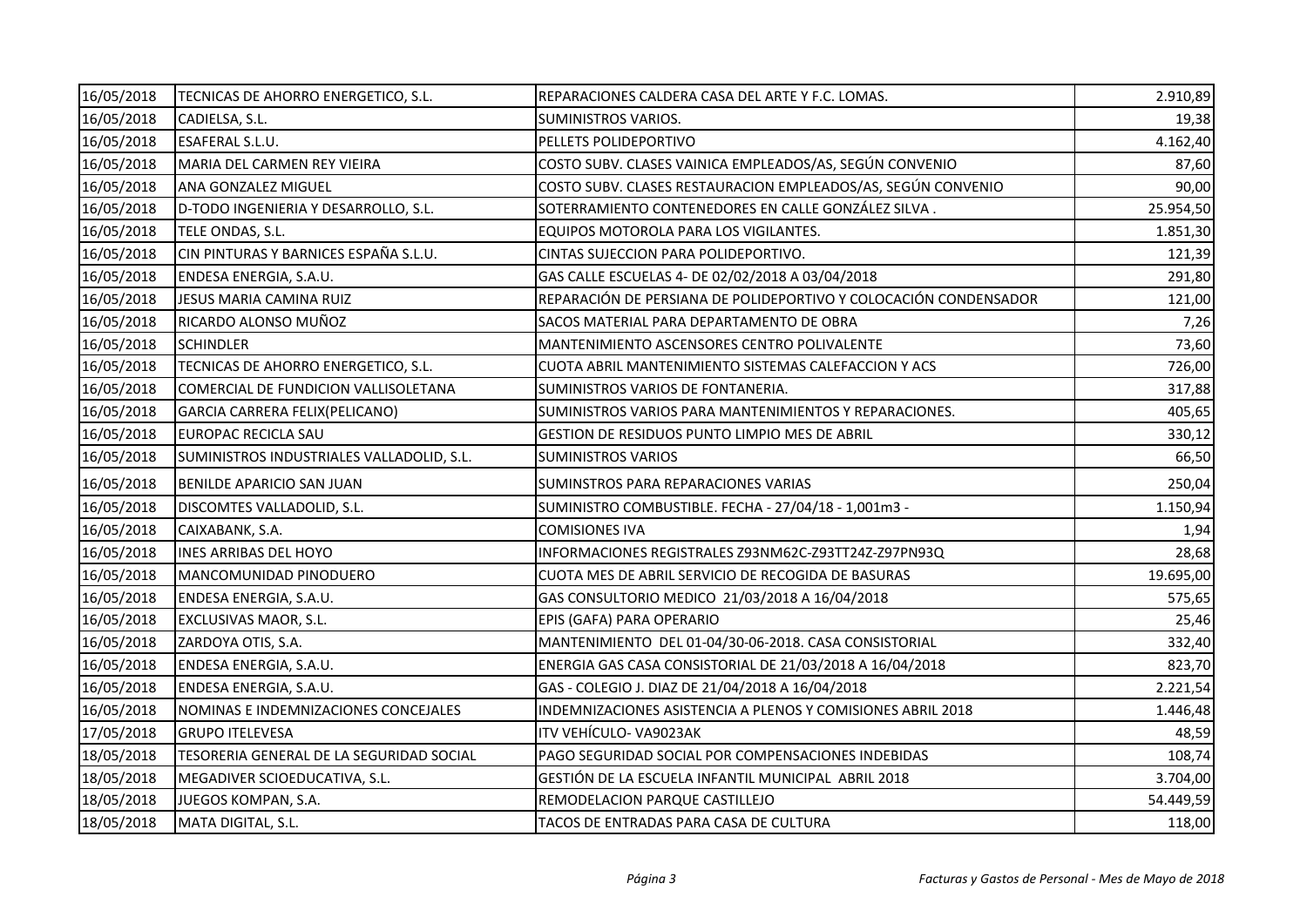| 18/05/2018 | ROSARIO SAN JOSE FERNANDEZ                                                                     | PREMIOS PARA CONCURSO DE PINTURA EN SEMANA CULTURAL.                                                                | 392,50    |
|------------|------------------------------------------------------------------------------------------------|---------------------------------------------------------------------------------------------------------------------|-----------|
| 18/05/2018 | <b>IBERDROLA CLIENTES S.A.U.</b>                                                               | CONSUMO ENERGIA ELÉCTRICA DE 20/02/2018 A 22/04/2018 VARIOS EDIF.                                                   | 19.262,55 |
| 18/05/2018 | MARIA JESUS DE LA TORRE                                                                        | COMPRA LIBRO BIBLIOTECA ""HASTA QUE TE ENAMORES DE MI""                                                             | 85,00     |
| 18/05/2018 | FRANYAL, S.L.                                                                                  | MANTENIMIENTO SECTOR 3 Y 4 CORRESPONDIENTE MES ABRIL                                                                | 2.096,93  |
| 18/05/2018 | FLUME, S.L.                                                                                    | MATERIALES PARA REPARACIONES EN GRUPÒ DE PRESION P. LA MORA                                                         | 76,28     |
| 20/05/2018 | CAIXABANK, S.A.                                                                                | <b>COMISIONES IVA</b>                                                                                               | 15,73     |
| 21/05/2018 | DIPUTACION PROVINCIAL DE VALLADOLID                                                            | ANUNCIO FORMALIZACION CONTRATO SUMINISTRO ENERGIA ELECTRICA                                                         | 31,20     |
| 22/05/2018 | <b>BANCO CAJA ESPAÑA</b>                                                                       | AMORTIZACION PRESTAMO NUMERO 2108 4364 30 0533537912                                                                | 1.377,57  |
| 22/05/2018 | DIPUTACION PROVINCIAL DE VALLADOLID                                                            | COMPENSACION ECONOMICA POR INGRESOS EN EJECUTIVA 1ER TRIM. 2018                                                     | 8.648,47  |
| 23/05/2018 | REGULARIZACIÓN NÓMINAS                                                                         | NOMINA DE ABRIL INGRESADA DE MENOS ABONADA EN MAYO                                                                  | 2,68      |
| 23/05/2018 | REGULARIZACIÓN NÓMINAS                                                                         | NOMINA DE ABRIL PAGADA DE MENOS ABONADA EN MAYO                                                                     | 10,92     |
| 23/05/2018 | <b>NOMINAS LABORALES</b>                                                                       | NOMINA DE MAYO PERSONAL CONTRATADO                                                                                  | 933,51    |
| 23/05/2018 | REGULARIZACIÓN NÓMINAS                                                                         | NOMINA DEL MES DE MAYO PAGADA DE MAS A DESCONTAR EN JUNIO                                                           | 3,12      |
| 23/05/2018 | NOMINAS LABORALES                                                                              | NOMINA LABORALES MES DE MAYO                                                                                        | 68.401,41 |
| 23/05/2018 | NOMINAS FUNCIONARIOS                                                                           | NOMINA MES DE MAYO FUNCIONARIOS                                                                                     | 55,55     |
| 23/05/2018 | NOMINAS CONCEJALES Y ALCALDE                                                                   | NOMINAS CONCEJALES Y ALCALDE MES DE MAYO                                                                            | 3.956,41  |
| 23/05/2018 | <b>NOMINAS FUNCIONARIOS</b>                                                                    | NOMINAS FUNCIONARIOS MES DE MAYO                                                                                    | 21.985,22 |
| 23/05/2018 | NOMINAS LABORALES                                                                              | NOMINAS LABORALES MES DE MAYO                                                                                       | 3.432,84  |
| 24/05/2018 | <b>ACREEDORES VARIOS</b>                                                                       | DEVOLUCION INGRESOS PLUSVALIA                                                                                       | 440,86    |
| 24/05/2018 | <b>ACREEDORES VARIOS</b>                                                                       | DEVOLUCION INGRESOS PLUSVALIA COMPENSADA CON IVTM                                                                   | 657,66    |
| 25/05/2018 | <b>ACREEDORES VARIOS</b>                                                                       | DEVOLUCION DEMASIA TASA RECOGIDA DE BASURAS POR ERROR TARIFA                                                        | 151,92    |
| 25/05/2018 | PROMOCIONES ZUCAL, S.L.                                                                        | DEVOLUCION RECIBO POR CONCESION 50% BONIFICACION                                                                    | 361,81    |
| 25/05/2018 | PROMOCIONES ZUCAL, S.L.                                                                        | DEVOLUCION RECIBO POR DUPLICIDAD ABONO A CTA. Y COMPENSACION                                                        | 747,02    |
| 25/05/2018 | PROMOCIONES ZUCAL, S.L.                                                                        | DEVOLUCION RECIBO TASA RECOGIDA DE BASURAS POR BAJA                                                                 | 15,16     |
| 25/05/2018 | PROMOCIONES ZUCAL, S.L.                                                                        | DEVOLUCION RECIBO TASA RECOGIDA DE BASURAS POR BAJA                                                                 | 29,41     |
| 25/05/2018 | <b>DEVOLUCIONES CONTRIBUYENTES</b>                                                             | DEVOLUCION RECIBO VITM POR DUPLICIDAD ABONO.                                                                        | 45,67     |
| 25/05/2018 | PUMACOL, S.L.                                                                                  | DEVOLUCION RECIBOS IAE POR CESE ACTIVIDAD SEPTIEMBRE 2016                                                           | 740,69    |
| 25/05/2018 | PROMOCIONES ZUCAL, S.L.                                                                        | DEVOLUCION TASA PUBLICACION ANUNCIO BOP POR DUPLICIDAD ABONO Y COMPEN                                               | 227,98    |
| 25/05/2018 |                                                                                                | COMUNIDAD DE PROP. SAN CRISTOBAL, 11 Y CRA. SORIA DEVOLUCION TASA VADO 2018 POR DUPLICIDAD ABONO RECIBO 18360000236 | 100,00    |
| 25/05/2018 | REGULARIZACIÓN TASAS E IMPUESTOS                                                               | INTERESES DE DEMORA DEVOLUCION RECIBO IVTM 2018                                                                     | 0,07      |
| 25/05/2018 | REGULARIZACIÓN TASAS E IMPUESTOS                                                               | INTERESES DE DEMORA DEVOLUCION TASA BASURAS                                                                         | 12,14     |
| 25/05/2018 | COMUNIDAD DE PROPIETARIOS SAN CRISTOBAL, Nº 11 Y INTERESES DE DEMORA DEVOLUCION TASA VADO 2018 |                                                                                                                     | 0,23      |
| 25/05/2018 | Mª DOLORES SANCHEZ NAVARRO                                                                     | ADQUISICION MATERIAL PARA BOTIQUIN POLIDEPORTIVO                                                                    | 36,21     |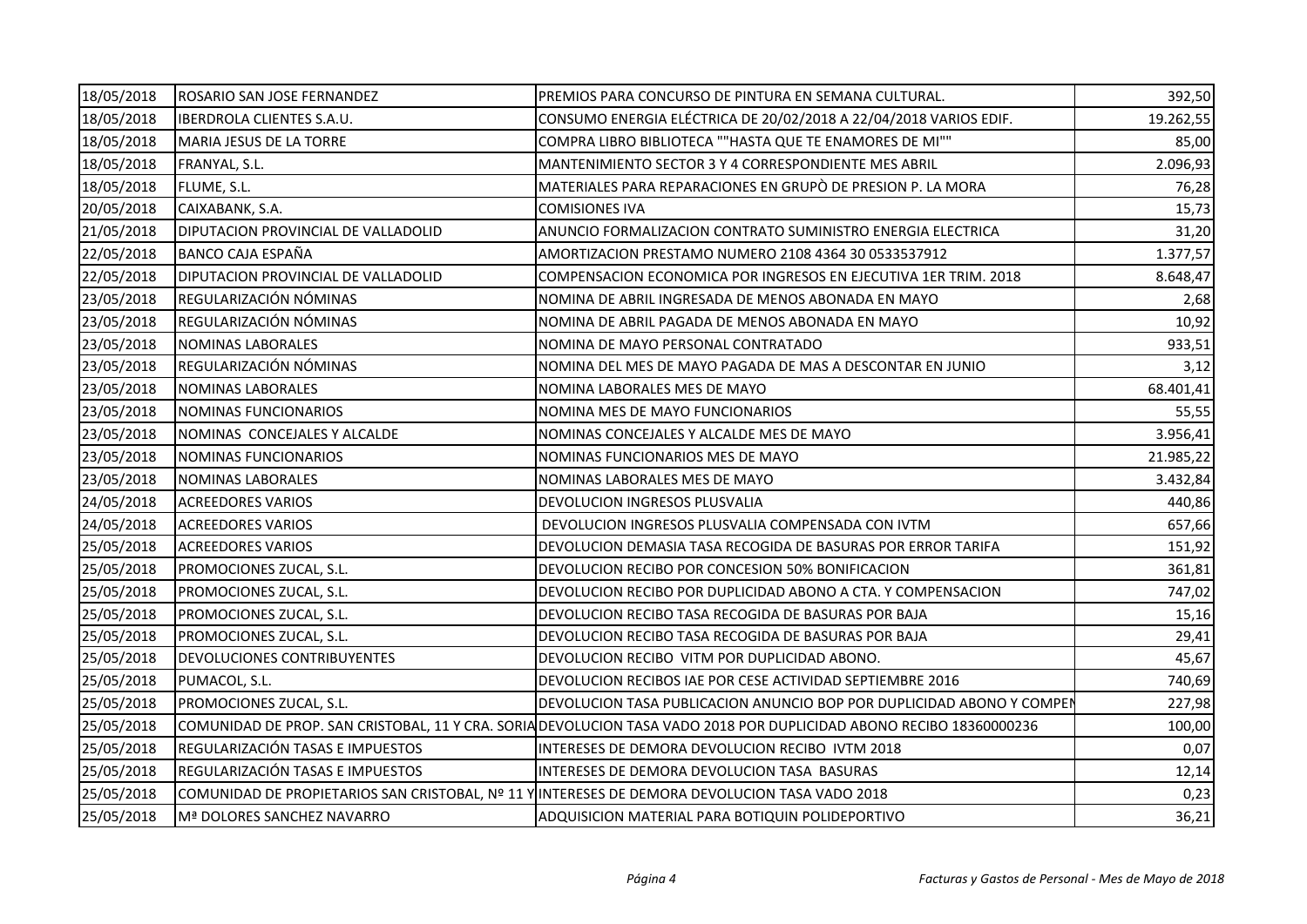| 28/05/2018 | <b>BANCO CAJA ESPAÑA</b>                       | COMISION TRANSFERENCIA CUOTAS SINDICALES MAYO 2018           | 2,50      |
|------------|------------------------------------------------|--------------------------------------------------------------|-----------|
| 28/05/2018 | SECCION SINDICAL SEPPME DE VALLADOLID          | CUOTAS SINDICALES VIGILANTES MUNICIPALES MES DE MAYO DE 2018 | 42,00     |
| 28/05/2018 | <b>REGULARIZACION TASAS E IMPUESTOS</b>        | DEVOLUCION 2º-3º-4º TRIM/2018 POR BAJA DEFINITIVA            | 34,25     |
| 29/05/2018 | <b>BANCO CAJA ESPAÑA</b>                       | COMISION TRANSFERENCIAS DIA 29/05/2018                       | 21,00     |
| 29/05/2018 | EMILIA GARCIA CARRERA                          | MANDO DE GARAJE Y COPIA DE LLAVE                             | 30,27     |
| 29/05/2018 | GESTECOPY, S.L.                                | MANTENIMIENTO FOTOCOPIADORA                                  | 40,49     |
| 29/05/2018 | <b>INTEMAN LABORATORIOS</b>                    | DESATASCADOR PARA WC                                         | 145,20    |
| 29/05/2018 | EQUIPOS Y SERVICIOS DEL NORDESTE, S.L.         | ACHIQUE DE AGUA CONTENEDORES                                 | 256,94    |
| 29/05/2018 | CADIELSA, S.L.                                 | MATERIAL ELECTRICO PARA EL CONSULTORIO MEDICO                | 46,71     |
| 29/05/2018 | PASCUAL ARRANZ G., S.L.                        | REPARACIÓN ORDENADOR POLIDEPORTIVO                           | 83,49     |
| 29/05/2018 | TINLOHI, S.L.                                  | RETIRADA VEHICULO CON OCASION DE EVENTO CILCLISTA            | 90,75     |
| 29/05/2018 | AULOCE, S.A.                                   | <b>BASE DE DATOS</b>                                         | 1.896,88  |
| 29/05/2018 | EL MUNDO, UNIDAD EDITORIAL, S.A.               | RENOVACIÓN SUSCRIPCIÓN 27/11/17-26/02/                       | 110,50    |
| 29/05/2018 | KLEER KIM S.A.L.                               | <b>SEPIOLITA</b>                                             | 354,53    |
| 29/05/2018 | JESUS MARIA CAMINA RUIZ                        | REPARACION PUERTA CORREDERA PUNTO LIMPIO                     | 54,20     |
| 29/05/2018 | VESTUARIO PROFESIONAL WORK MEN S.L.L.          | VESTUARIO                                                    | 116,35    |
| 29/05/2018 | FRANYAL, S.L.                                  | <b>SUMINISTROS ROSALES Y ARBOLES</b>                         | 143,00    |
| 29/05/2018 | TELEFONICA DE ESPAÑA, S,A,                     | FACTURACION CONCERTADA VARIABLE EMPRESAS ABRIL DE 2018       | 18,16     |
| 29/05/2018 | TECNICOSA VALLADOLID, S.L.                     | DISPENSADOR PARA MAQUINAS JARDINES                           | 22,81     |
| 29/05/2018 | TELEFONICA MOVILES ESPAÑA, S.A.                | TELEFONIA MOVIL CTO. NEGOCIOS 18.03 AL 17.04 2018            | 438,23    |
| 29/05/2018 | TELEFONICA MOVILES ESPAÑA, S.A.                | TELEFONIA MOVIL DEL 18 DE MARZO A 17 DE ABRIL                | 351,19    |
| 29/05/2018 | QUIMICOS LOS ABUELOS, S.L.                     | RACORD INYECCION ETATRON , CABEZAL Y FILTRO ADEPOSITO        | 192,39    |
| 29/05/2018 | SOCIEDAD ESTATAL DE CORREOS Y TELEGRAFOS, S.A. | SERVICIO DE CORREOS MES DE ABRIL DE 2018                     | 658,68    |
| 29/05/2018 | AGUA DE VALLADOLID EPEL                        | CONSUMO AGUA EN ALTA MES DE ABRIL DE 2018                    | 24.267,21 |
| 29/05/2018 | INTERCLYM, S.A.                                | SUMINISTRO PRODUCTOS DE LIMPIEZA                             | 233,65    |
| 29/05/2018 | INTERCLYM, S.A.                                | GARRA ESPECIAL CEPILLO BARRENDERO                            | 56,63     |
| 29/05/2018 | GESTECOPY, S.L.                                | MANTENIMIENTO DE FOTOCOPIADORA                               | 80,90     |
| 29/05/2018 | ULTIMO CERO SL                                 | CAMPAÑA ANUAL 2018 DIFUSION ACTIVIDADES CULTURALES           | 1.210,00  |
| 29/05/2018 | CRESPO COMERCIAL ESPAÑOLA DE PROTECCION S.L.   | DEPOSITO CERRO CARGA EXTINTOR CO2-2                          | 15,73     |
| 29/05/2018 | <b>AUVASA</b>                                  | SUBVENCION A LA EXPLOTACION MAYO DE 2018                     | 21.446,53 |
| 29/05/2018 | CIN PINTURAS Y BARNICES ESPAÑA S.L.U.          | SUMINISTRO PINTURA PARA SEÑALIZACION HORIZONTAL              | 102,55    |
| 29/05/2018 | UTE PLANTA DE TRATAMIENTO DE VALLADOLID        | RECOGIDA SELECTIVA MES DE ABRIL DE 2018                      | 48,02     |
| 29/05/2018 | PLAY360 EQUIPAMIENTOS URBANOS S.L.             | MATERIAL DEPORTIVO PARA ACTIVIDADES MUNICIPALES              | 2.364,35  |